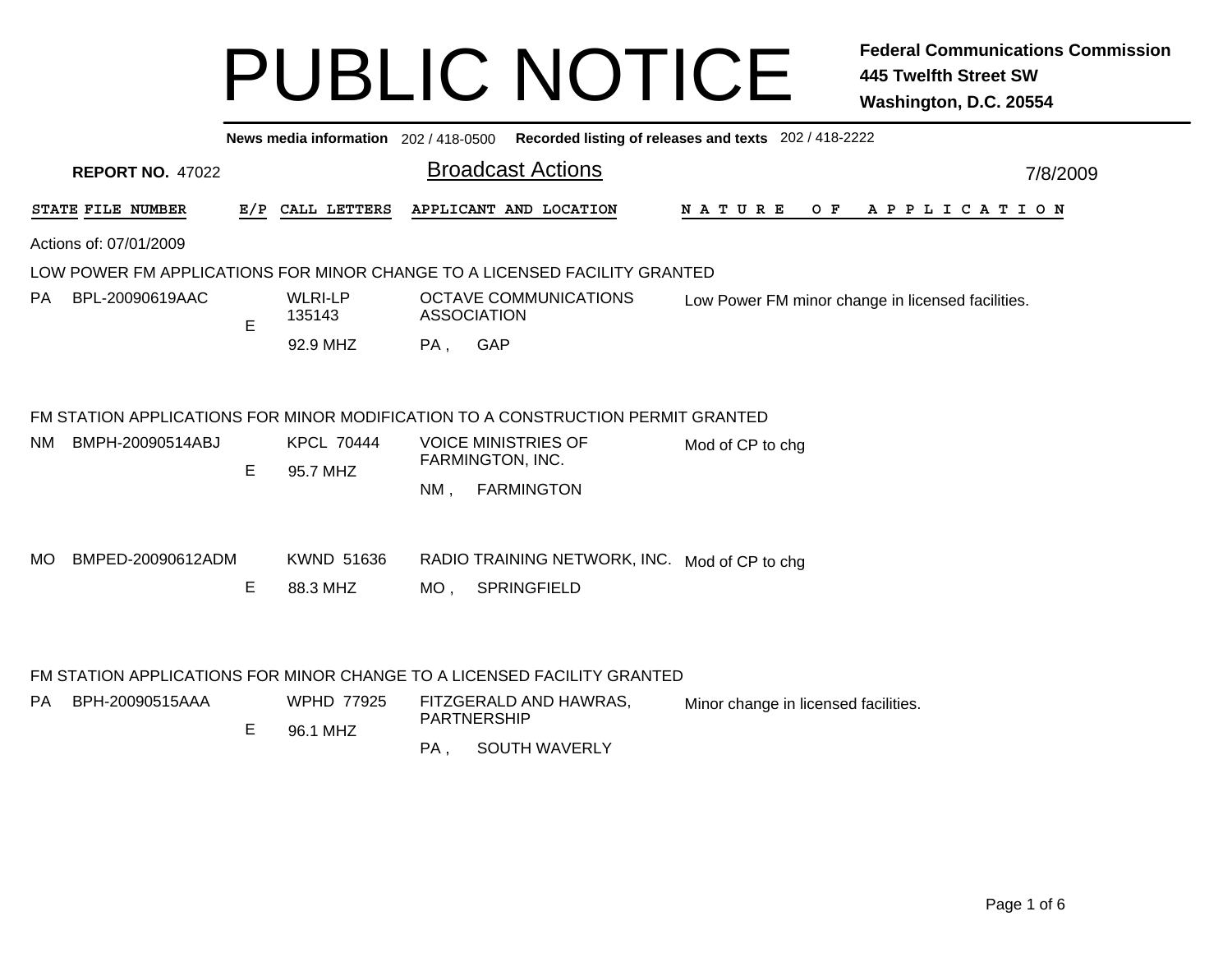|                          |   | News media information 202 / 418-0500 |                   |                                                                                   | Recorded listing of releases and texts 202 / 418-2222                               |  |  |  |  |  |  |
|--------------------------|---|---------------------------------------|-------------------|-----------------------------------------------------------------------------------|-------------------------------------------------------------------------------------|--|--|--|--|--|--|
| <b>REPORT NO. 47022</b>  |   |                                       |                   | <b>Broadcast Actions</b>                                                          | 7/8/2009                                                                            |  |  |  |  |  |  |
| STATE FILE NUMBER        |   | E/P CALL LETTERS                      |                   | APPLICANT AND LOCATION                                                            | N A T U R E<br>OF APPLICATION                                                       |  |  |  |  |  |  |
| Actions of: 07/01/2009   |   |                                       |                   |                                                                                   |                                                                                     |  |  |  |  |  |  |
|                          |   |                                       |                   | DIGITAL TRANSLATOR OR DIGITAL LPTV APPLICATIONS FOR ASSIGNMENT OF LICENSE GRANTED |                                                                                     |  |  |  |  |  |  |
| UT<br>BAPDTL-20090522AEI | E | KUBX-LD<br>168071                     | <b>POSSESSION</b> | LOGAN 12, INC., DEBTOR IN                                                         | <b>Voluntary Assignment of License</b><br>From: LOGAN 12, INC. DEBTOR-IN POSSESSION |  |  |  |  |  |  |
|                          |   | CHAN-47                               | UT,               | <b>SALT LAKE CITY</b>                                                             | To: WORD OF GOD FELLOWSHIP, INC.<br>Form 345                                        |  |  |  |  |  |  |
|                          |   |                                       |                   |                                                                                   |                                                                                     |  |  |  |  |  |  |
|                          |   |                                       |                   | TV TRANSLATOR OR LPTV STATION APPLICATIONS FOR ASSIGNMENT OF LICENSE GRANTED      |                                                                                     |  |  |  |  |  |  |
| UT<br>BALTTL-20090522AEH | E | <b>KUBX-LP</b><br>70919               | POSSESSION        | LOGAN 12, INC., DEBTOR IN                                                         | <b>Voluntary Assignment of License</b><br>From: LOGAN 12, INC. DEBTOR-IN POSSESSION |  |  |  |  |  |  |
|                          |   | CHAN-58                               | UT ,              | <b>SALT LAKE CITY</b>                                                             | To: WORD OF GOD FELLOWSHIP, INC.<br>Form 345                                        |  |  |  |  |  |  |
|                          |   |                                       |                   |                                                                                   |                                                                                     |  |  |  |  |  |  |
| Actions of: 07/02/2009   |   |                                       |                   |                                                                                   |                                                                                     |  |  |  |  |  |  |
|                          |   |                                       |                   | FM STATION APPLICATIONS FOR MINOR CHANGE TO A LICENSED FACILITY DISMISSED         |                                                                                     |  |  |  |  |  |  |
| СA<br>BPH-20070119AHT    |   | KOCP 70563                            | <b>LLC</b>        | <b>GOLD COAST BROADCASTING</b>                                                    | Minor change in licensed facilities.                                                |  |  |  |  |  |  |
|                          | Е | 101.5 MHZ                             | $CA$ ,            | CAMARILLO                                                                         | Dismissed by letter 7/2/2009                                                        |  |  |  |  |  |  |
| СA<br>BPH-20070119AHV    |   | KGFM 36234                            |                   | <b>AGM CALIFORNIA</b>                                                             | Minor change in licensed facilities.                                                |  |  |  |  |  |  |
|                          | E | 101.7 MHZ                             | CA,               | <b>BAKERSFIELD</b>                                                                |                                                                                     |  |  |  |  |  |  |
|                          |   |                                       |                   |                                                                                   | Engineering Amendment filed 02/05/2007                                              |  |  |  |  |  |  |
|                          |   |                                       |                   |                                                                                   | Dismissed by letter 7/2/2009                                                        |  |  |  |  |  |  |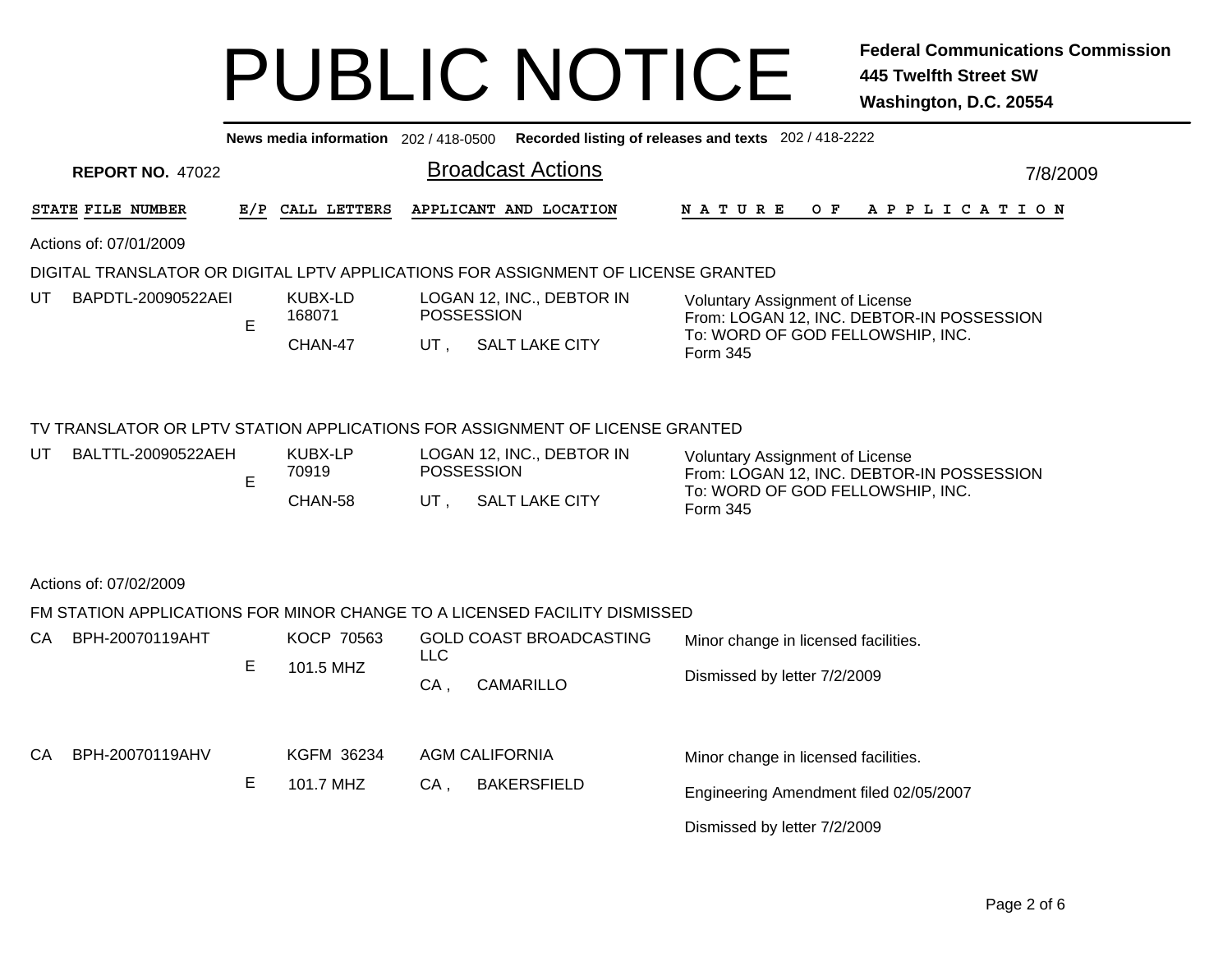|                                                                                                                                                        | Recorded listing of releases and texts 202 / 418-2222<br>News media information 202 / 418-0500 |                  |                    |                              |                                                       |  |                                                                                                  |  |  |     |  |  |  |             |  |          |  |
|--------------------------------------------------------------------------------------------------------------------------------------------------------|------------------------------------------------------------------------------------------------|------------------|--------------------|------------------------------|-------------------------------------------------------|--|--------------------------------------------------------------------------------------------------|--|--|-----|--|--|--|-------------|--|----------|--|
| <b>REPORT NO. 47022</b>                                                                                                                                |                                                                                                |                  |                    | <b>Broadcast Actions</b>     |                                                       |  |                                                                                                  |  |  |     |  |  |  |             |  | 7/8/2009 |  |
| STATE FILE NUMBER                                                                                                                                      | E/P                                                                                            | CALL LETTERS     |                    | APPLICANT AND LOCATION       |                                                       |  | <b>NATURE</b>                                                                                    |  |  | O F |  |  |  | APPLICATION |  |          |  |
| Actions of: 07/02/2009                                                                                                                                 |                                                                                                |                  |                    |                              |                                                       |  |                                                                                                  |  |  |     |  |  |  |             |  |          |  |
| FM STATION APPLICATIONS FOR MINOR CHANGE TO A LICENSED FACILITY DISMISSED                                                                              |                                                                                                |                  |                    |                              |                                                       |  |                                                                                                  |  |  |     |  |  |  |             |  |          |  |
| BPH-20070119AHX<br>CA.                                                                                                                                 |                                                                                                | KPAT 54755       |                    | AGM-SANTA MARIA, LP          |                                                       |  | Minor change in licensed facilities.                                                             |  |  |     |  |  |  |             |  |          |  |
|                                                                                                                                                        | Е                                                                                              | 101.7 MHZ        | $CA$ ,             | <b>ORCUTT</b>                |                                                       |  | Dismissed by letter 7/2/2009                                                                     |  |  |     |  |  |  |             |  |          |  |
| AM STATION APPLICATIONS FOR ORIGINAL CONSTRUCTION PERMIT GRANTED<br>GU<br>BNP-20050421ABB<br>NEW 160741<br><b>MANAGEMENT ADVISORY</b><br>AM Auction 84 |                                                                                                |                  |                    |                              |                                                       |  |                                                                                                  |  |  |     |  |  |  |             |  |          |  |
|                                                                                                                                                        | E                                                                                              | 1350 KHZ         | SERVICES, INC.     |                              | CP New Stn.<br>Engineering Amendment filed 05/29/2009 |  |                                                                                                  |  |  |     |  |  |  |             |  |          |  |
|                                                                                                                                                        |                                                                                                |                  | GU,                | AGANA                        |                                                       |  |                                                                                                  |  |  |     |  |  |  |             |  |          |  |
| AM STATION APPLICATIONS FOR MINOR CHANGE TO A LICENSED FACILITY GRANTED                                                                                |                                                                                                |                  |                    |                              |                                                       |  |                                                                                                  |  |  |     |  |  |  |             |  |          |  |
| CA<br>BP-20090205ABT                                                                                                                                   |                                                                                                | KALI 56779       |                    | TRANSITION RADIO, LLC,       |                                                       |  | Minor change in licensed facilities.                                                             |  |  |     |  |  |  |             |  |          |  |
|                                                                                                                                                        | Е                                                                                              | 900 KHZ          | <b>TRUSTEE</b>     |                              |                                                       |  |                                                                                                  |  |  |     |  |  |  |             |  |          |  |
|                                                                                                                                                        |                                                                                                |                  | $CA$ ,             | <b>WEST COVINA</b>           |                                                       |  |                                                                                                  |  |  |     |  |  |  |             |  |          |  |
| DTV DISTRIBUTED TRANSMISSION SYSTEM APPLICATIONS FOR MINOR CHANGE TO A LICENSED FACILITY GRANTED                                                       |                                                                                                |                  |                    |                              |                                                       |  |                                                                                                  |  |  |     |  |  |  |             |  |          |  |
| BPCDT-20090414ABW<br>NJ.                                                                                                                               | E                                                                                              | WMBC-TV<br>43952 | <b>CORPORATION</b> | <b>MOUNTAIN BROADCASTING</b> |                                                       |  | Minor change in licensed facilities, callsign WMBC-TV.<br>Engineering Amendment filed 07/01/2009 |  |  |     |  |  |  |             |  |          |  |
|                                                                                                                                                        |                                                                                                | CHAN-18          | NJ.                | <b>NEWTON</b>                |                                                       |  |                                                                                                  |  |  |     |  |  |  |             |  |          |  |

NJ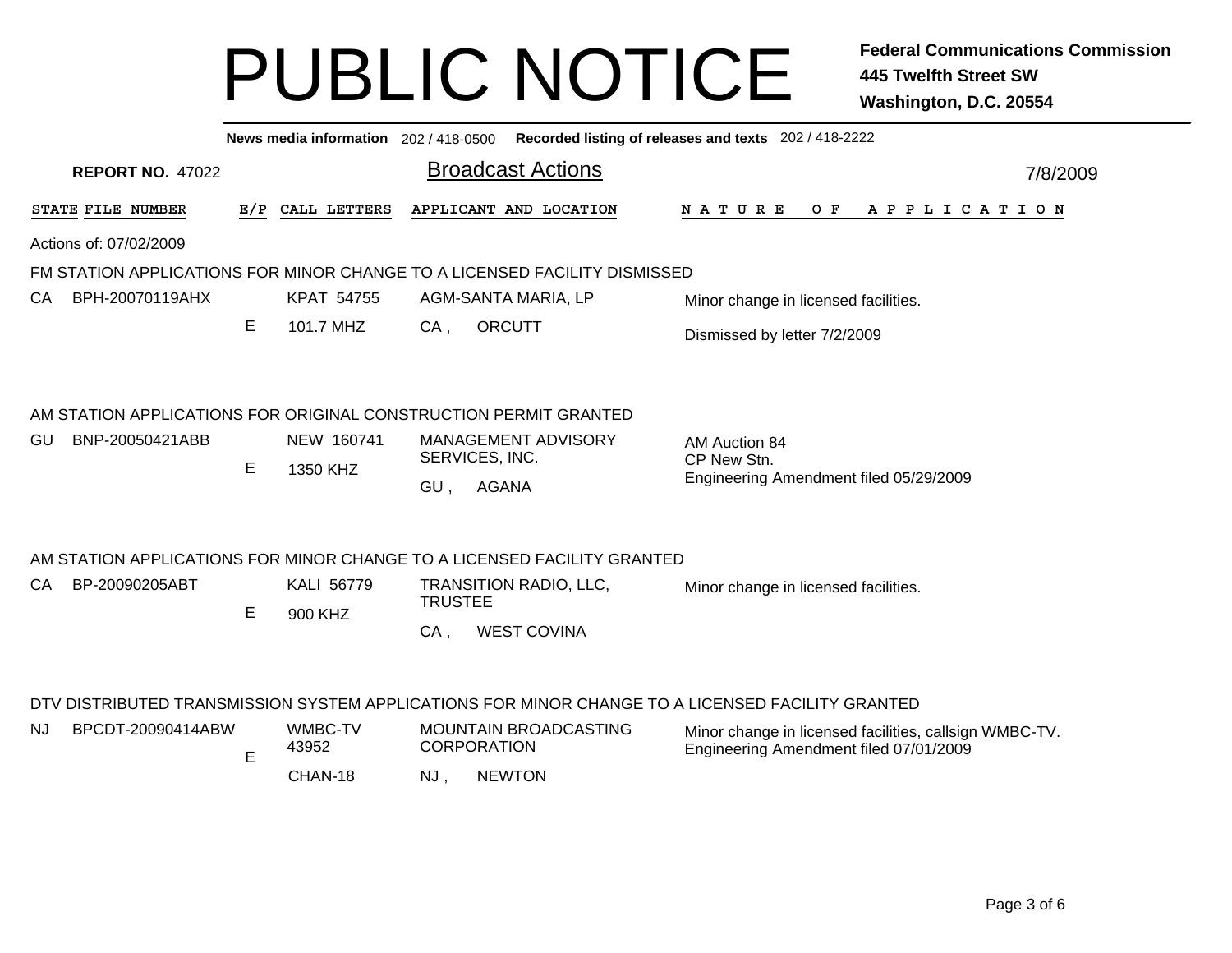| News media information 202 / 418-0500<br>Recorded listing of releases and texts 202 / 418-2222                                                                                                                                                 |   |                             |                            |                        |                                                     |  |  |  |  |  |  |
|------------------------------------------------------------------------------------------------------------------------------------------------------------------------------------------------------------------------------------------------|---|-----------------------------|----------------------------|------------------------|-----------------------------------------------------|--|--|--|--|--|--|
| <b>Broadcast Actions</b><br><b>REPORT NO. 47022</b><br>7/8/2009                                                                                                                                                                                |   |                             |                            |                        |                                                     |  |  |  |  |  |  |
| STATE FILE NUMBER                                                                                                                                                                                                                              |   | E/P CALL LETTERS            |                            | APPLICANT AND LOCATION | N A T U R E<br>$O$ $F$<br>A P P L I C A T I O N     |  |  |  |  |  |  |
| Actions of: 07/02/2009                                                                                                                                                                                                                         |   |                             |                            |                        |                                                     |  |  |  |  |  |  |
| DIGITAL TV APPLICATIONS FOR MINOR CHANGE TO A LICENSED FACILITY GRANTED                                                                                                                                                                        |   |                             |                            |                        |                                                     |  |  |  |  |  |  |
| NC.<br>BPCDT-20090701ADM                                                                                                                                                                                                                       | E | <b>WFXI 37982</b><br>CHAN-8 | NORTH CAROLINA LLC         | ESTEEM BROADCASTING OF | Minor change in licensed facilities, callsign WFXI. |  |  |  |  |  |  |
|                                                                                                                                                                                                                                                |   |                             | NC,                        | <b>MOREHEAD CITY</b>   |                                                     |  |  |  |  |  |  |
| LOW POWER FM APPLICATIONS FOR MINOR MODIFICATION TO A CONSTRUCTION PERMIT GRANTED<br>NEW 134678<br>BMPL-20090626AAX<br>EBENEZER PENTECOSTAL<br>NC.<br>Low Power FM Mod of CP to chg<br>RADIO SERVICE<br>E<br>97.1 MHZ<br>NC,<br>HENDERSONVILLE |   |                             |                            |                        |                                                     |  |  |  |  |  |  |
| FM STATION APPLICATIONS FOR LICENSE TO COVER GRANTED                                                                                                                                                                                           |   |                             |                            |                        |                                                     |  |  |  |  |  |  |
| BLH-20071101ABX<br>AK.                                                                                                                                                                                                                         |   | <b>KZND-FM</b>              |                            | TATI BROADCASTING, LLC | License to cover.                                   |  |  |  |  |  |  |
|                                                                                                                                                                                                                                                | E | 10770<br>94.7 MHZ           | AK,                        | <b>HOUSTON</b>         | Engineering Amendment filed 07/01/2009              |  |  |  |  |  |  |
| BLH-20090618ADE<br>CA                                                                                                                                                                                                                          |   | KDAY 10100                  | <b>KDAY LICENSING, LLC</b> |                        | License to cover.                                   |  |  |  |  |  |  |
|                                                                                                                                                                                                                                                | E | 93.5 MHZ                    | CA,                        | REDONDO BEACH          |                                                     |  |  |  |  |  |  |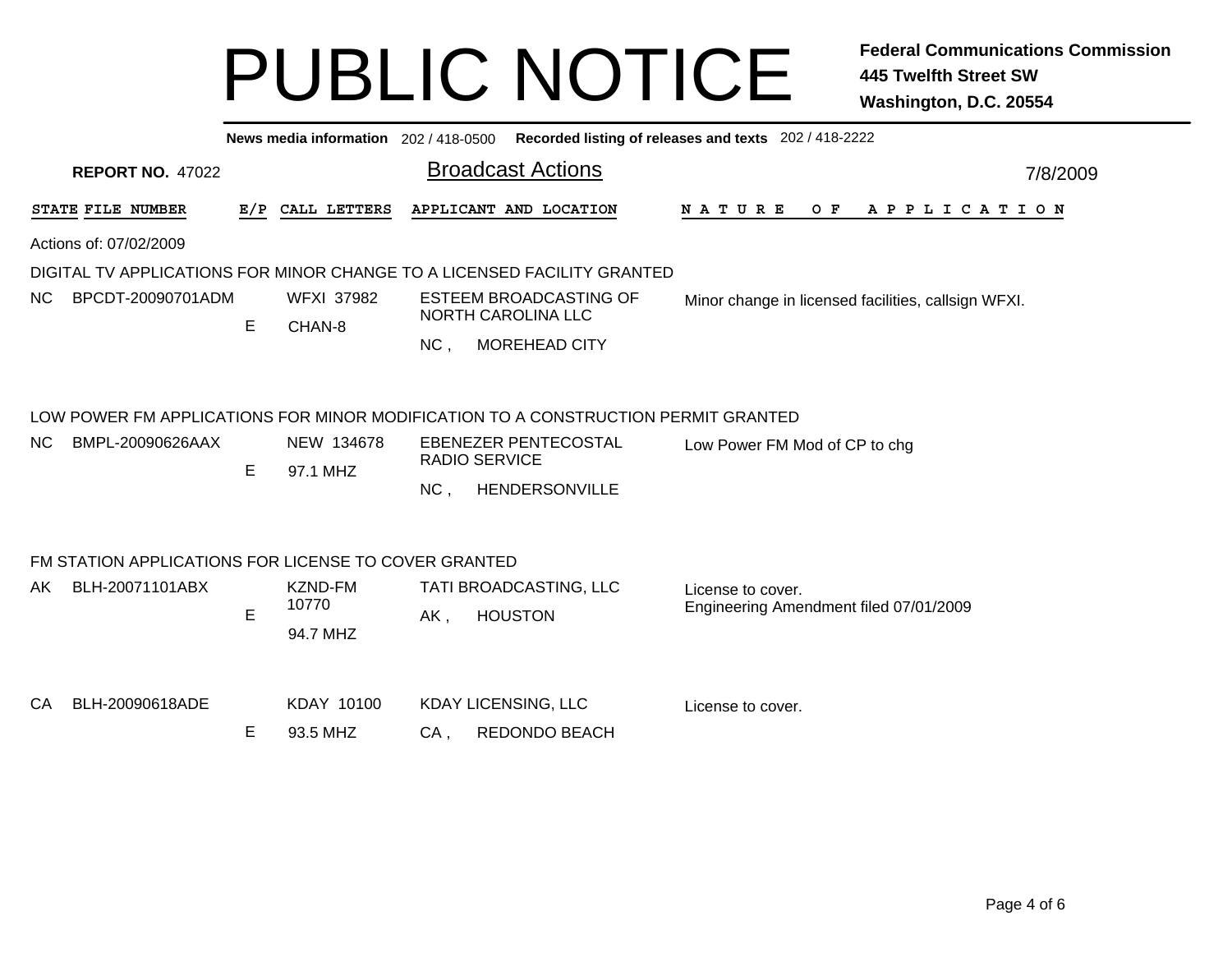|                                                                                               |   |                           |                               |                                               | News media information 202 / 418-0500 Recorded listing of releases and texts 202 / 418-2222                                                 |  |
|-----------------------------------------------------------------------------------------------|---|---------------------------|-------------------------------|-----------------------------------------------|---------------------------------------------------------------------------------------------------------------------------------------------|--|
| <b>REPORT NO. 47022</b>                                                                       |   |                           |                               | <b>Broadcast Actions</b>                      | 7/8/2009                                                                                                                                    |  |
| STATE FILE NUMBER                                                                             |   | E/P CALL LETTERS          |                               | APPLICANT AND LOCATION                        | APPLICATION<br><b>NATURE</b><br>O F                                                                                                         |  |
| Actions of: 07/02/2009                                                                        |   |                           |                               |                                               |                                                                                                                                             |  |
| FM STATION APPLICATIONS FOR LICENSE TO COVER GRANTED<br>NV<br>BLH-20090625ABY                 | Е | KFCP 165946<br>100.1 MHZ  | <b>KEILY MILLER</b><br>$NV$ , | <b>CRYSTAL</b>                                | License to cover consreuction permit BNPH-20060310ACV, as modified<br>by permits BMPH-20070727ABV and BMPH-20090331AES.<br>Granted 7/2/2009 |  |
| FM STATION APPLICATIONS FOR ORIGINAL CONSTRUCTION PERMIT GRANTED<br>BNPED-20071018ATO<br>WY l | Е | NEW 174192<br>88.1 MHZ    | WY, POWELL                    | <b>TRINITY BIBLE CHURCH</b>                   | CP New Station.<br>Engineering Amendment filed 05/14/2009                                                                                   |  |
| FM TRANSLATOR APPLICATIONS FOR LICENSE TO COVER GRANTED<br>BLFT-20090625ACQ<br>NY             | Е | W256BI 140121<br>99.1 MHZ | NY,                           | <b>WILLPOWER RADIO LLC</b><br><b>RED HOOK</b> | License to cover.                                                                                                                           |  |
| ΝC<br>BLFT-20090626AAL                                                                        | Е | W277CB 78856<br>103.3 MHZ | WISDOM, LLC<br>NC,            | <b>CHARLOTTE</b>                              | License to cover.                                                                                                                           |  |